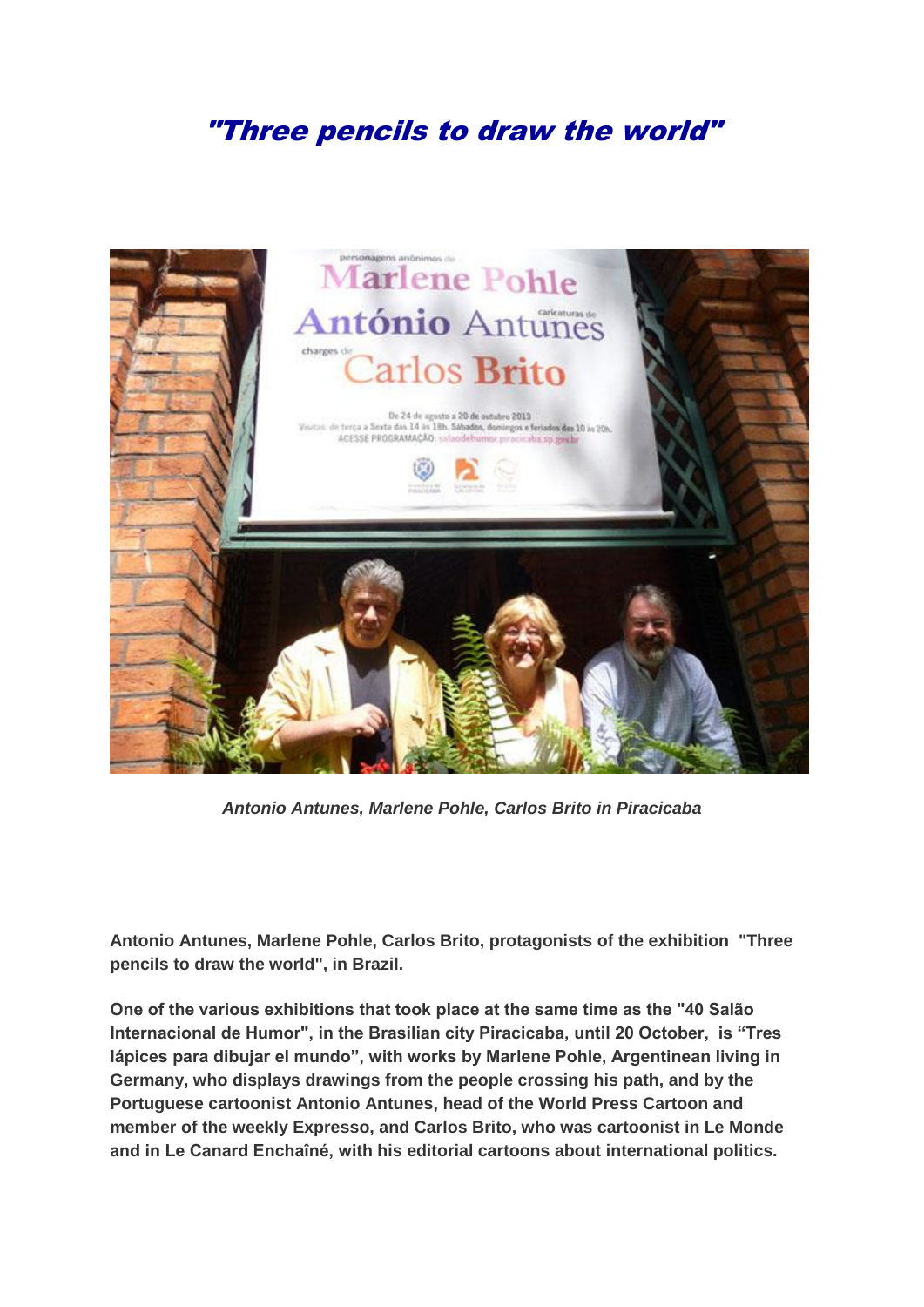**The three of them were members of the international jury of the Salon, together with the Brasilians Luciano Magno, Roberto Negreiros Faria Junior, Ciça Alves Pinto and Zélio Alves Pinto, who was a member of the jury in the first Salon in 1974 and who was a member of the group who stimulated the achievement of the first edition of the event, braving the military dictatorship that prevailed at that time in Brazil.**

**"The three of us are friends and colleagues – Marlene said- and therefore we have much in common, but our drawing is not only personal but different, with the result, in my opinion, that our styles are complementary, rightly thanks to this difference".**

**Without doubt, people of Piracicaba will appreciate the sight of the works by these three creators, who do a significant work in defending the caricature and its artistic expression.**

**The Salão de Piracicaba for its 40th anniversary becomes a huge showcase for the international grafic humor with the realization, in addition to the central exhibition, of 30 accompanying exhibitions by different national and foreigner creators, with works by Yuri Kosobukin, (Ukraine); Ángel Boligán (Mexico); O Sekoer (Belgium); Turcios(Colombia), and local creators like Angeli, Bennet, Rodrigo Rosa, Cau Gomez, Gustavo Duarte, Dalcio Machado, Mario Alberto, y otros. There are also launches of books of humor, amongst others : Causos de Santiago, by the cartoonist Neltar Rebés Abreu (Santiago); "Historia da caricatura brasileira", by Luciano Magno; Capivaras, by Erasmo Sapadotto, Dito, o Bendito, by Erico San Juan; "Balas nao matam ideias", by Adolpho Queiroz, and many others.**

**In order to stimulate the creativity and the critical thinking of young people, who are the future artists, students (from 7 to 14) take part in the "Onceno Salaozinho de Humor", and show their works. Out of this abundance of works will step in artists to be the new "stars". For them also there are other activities like drawing workshops, drawing and performances for children's theatre.**

**This Salão, chaired by the journalist Carlos Colonnese, and organized by the Prefecture of Piracicaba, the "Secretaria da Ação Cultural" and the "Centro Nacional de Humor Gráfico de Piracicaba", deserves the congratulations for this cultural action of considerable standing.**

**Francisco Puñal Suárez**

**translation: Bernard Bouton**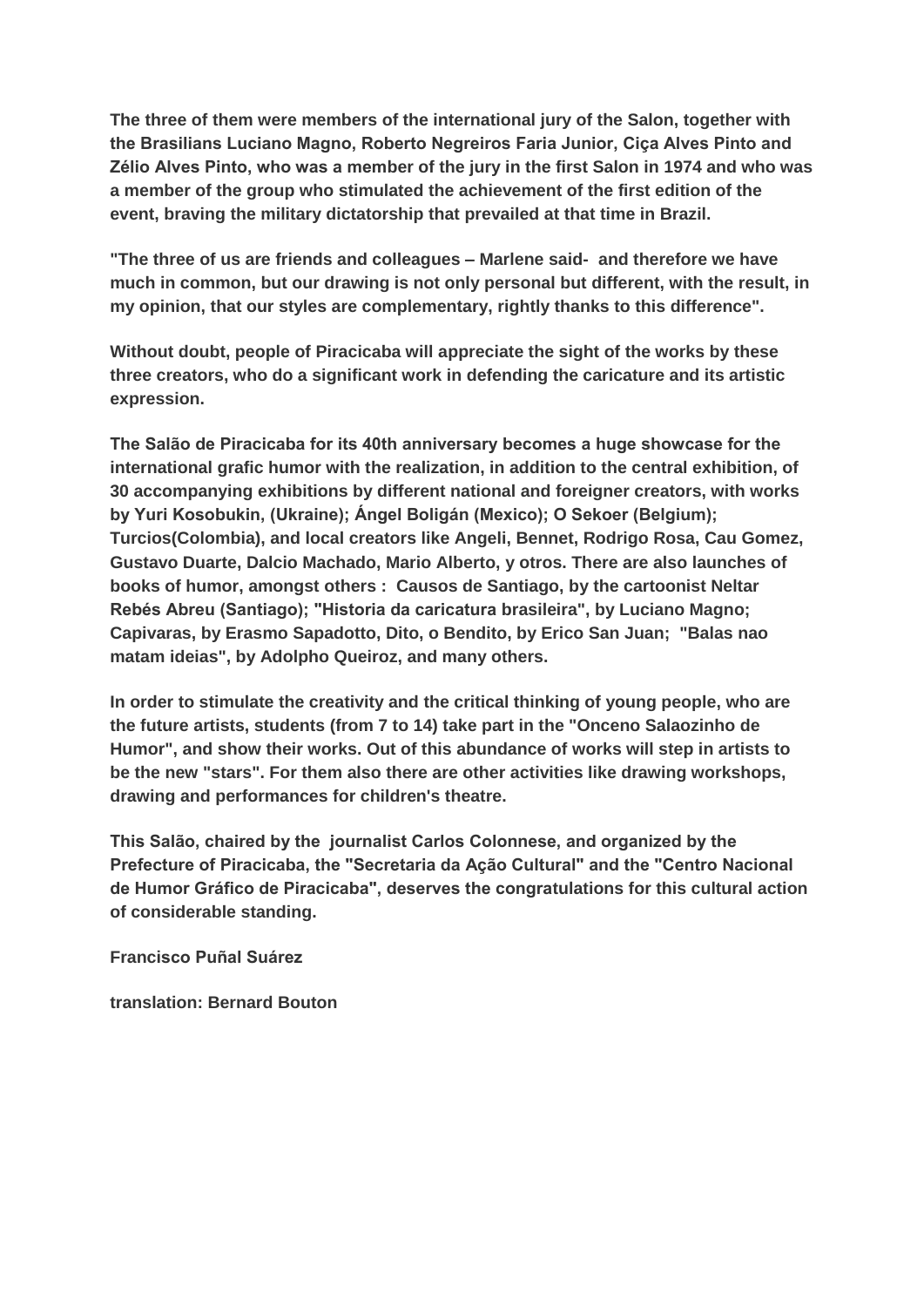## **Gallery:**



*Marlene Pohle*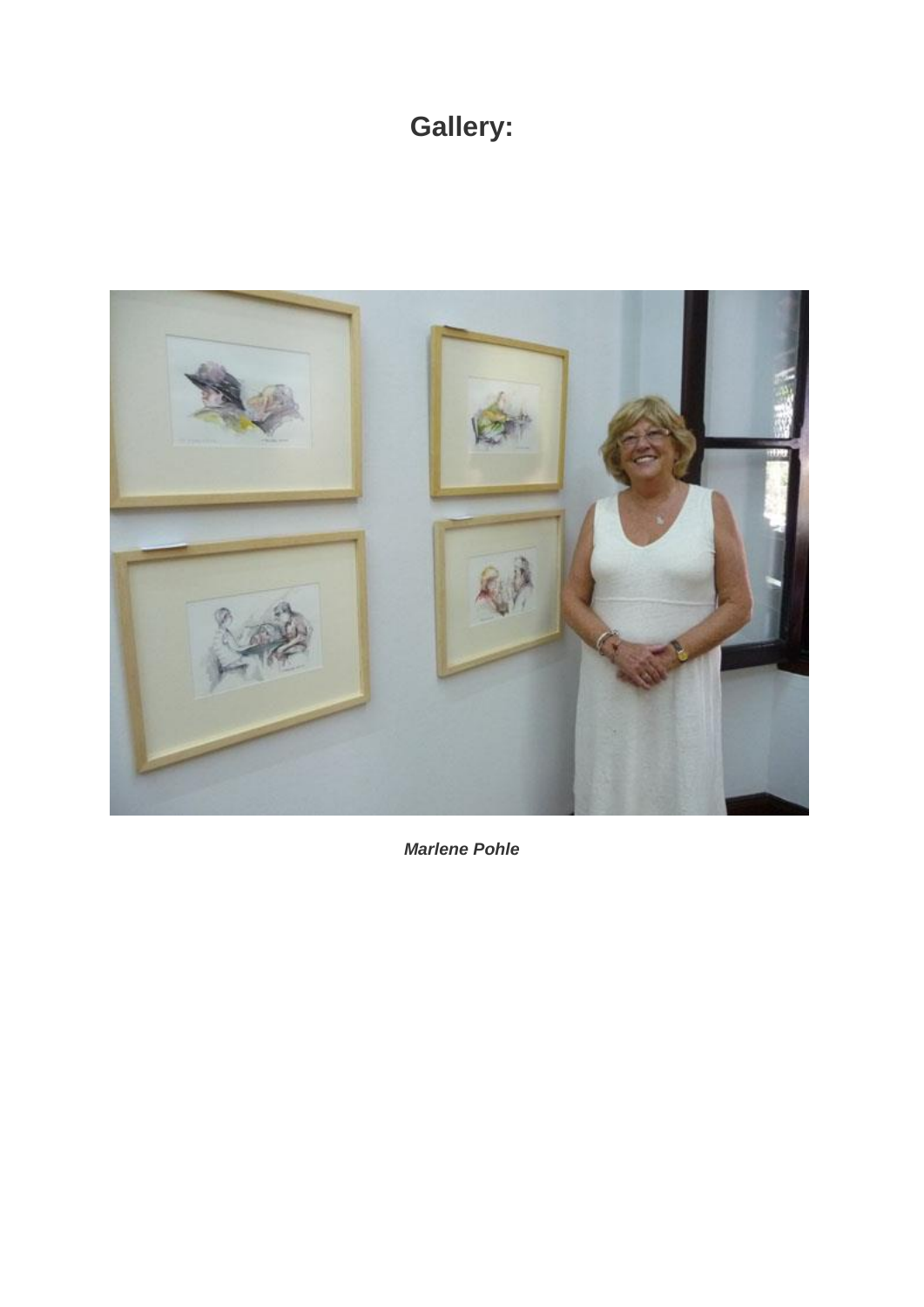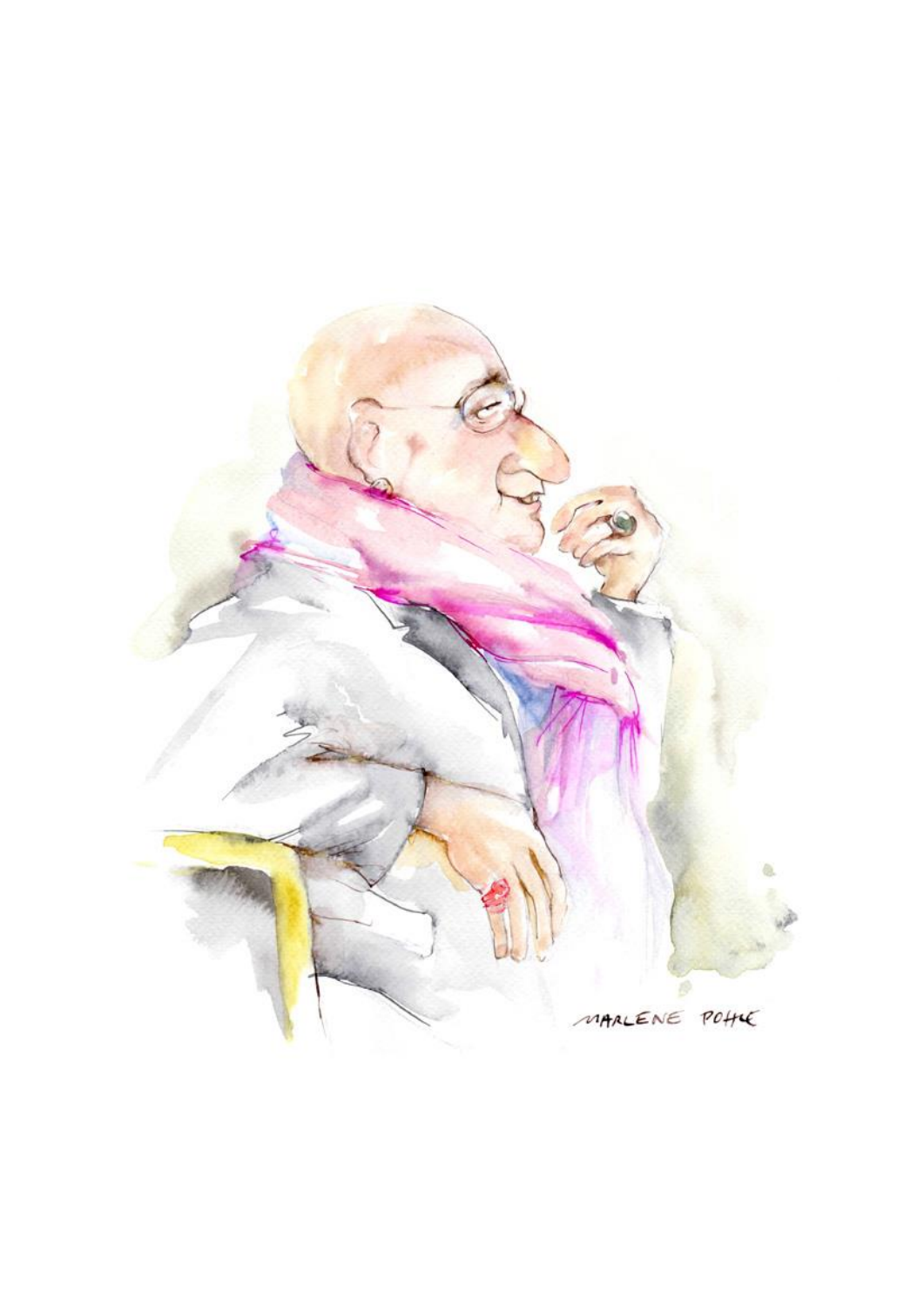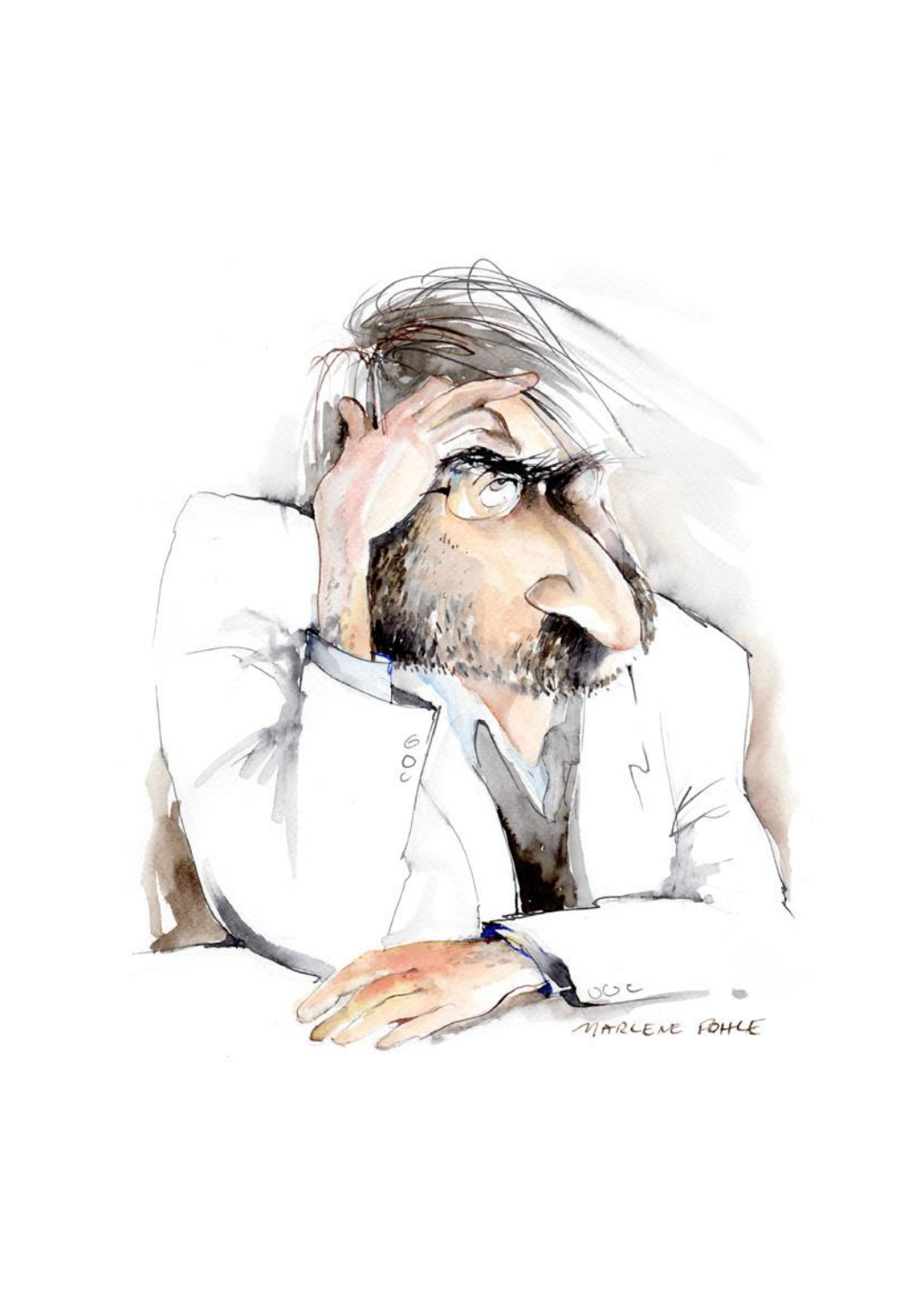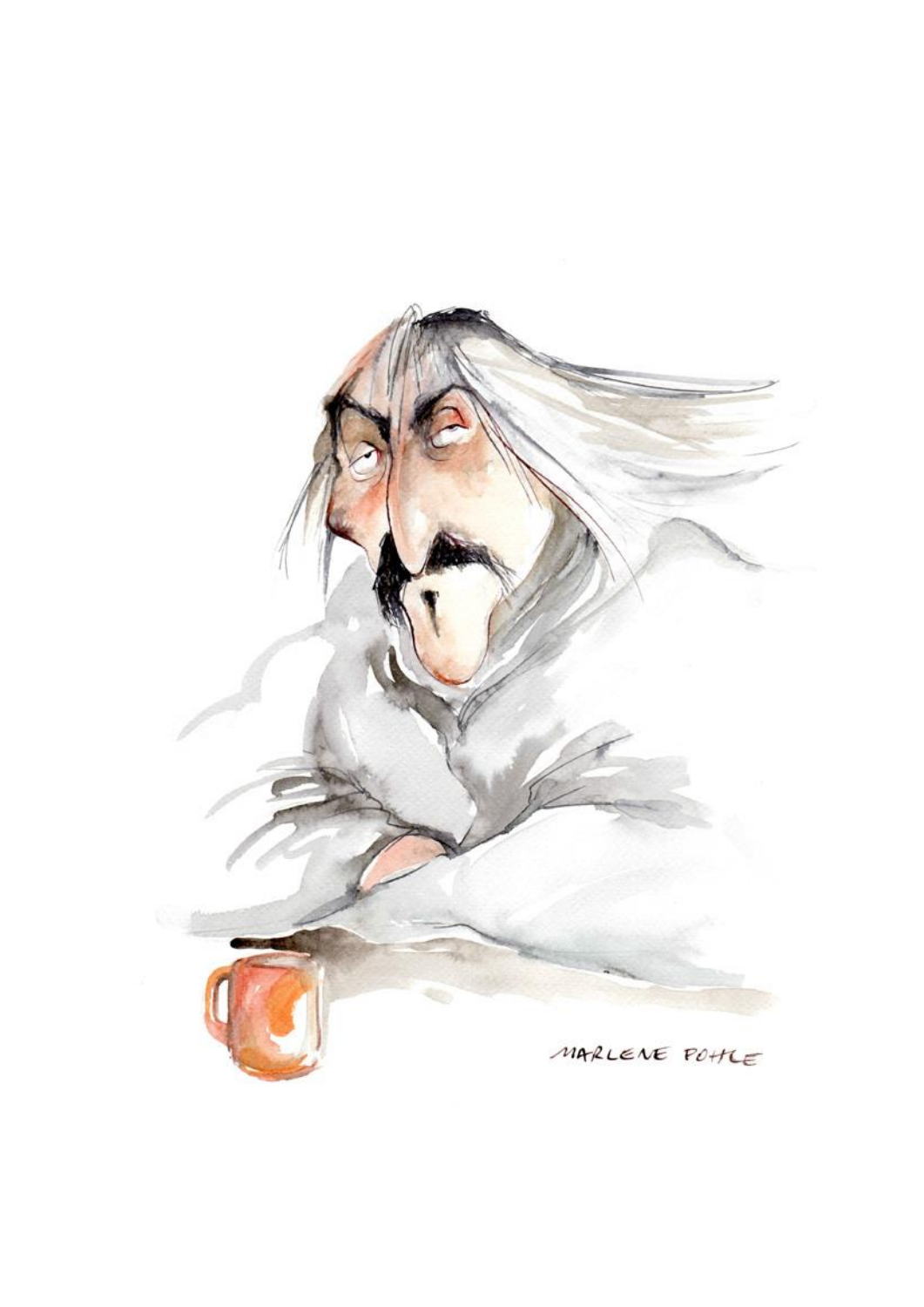

## *Antonio Antunes*

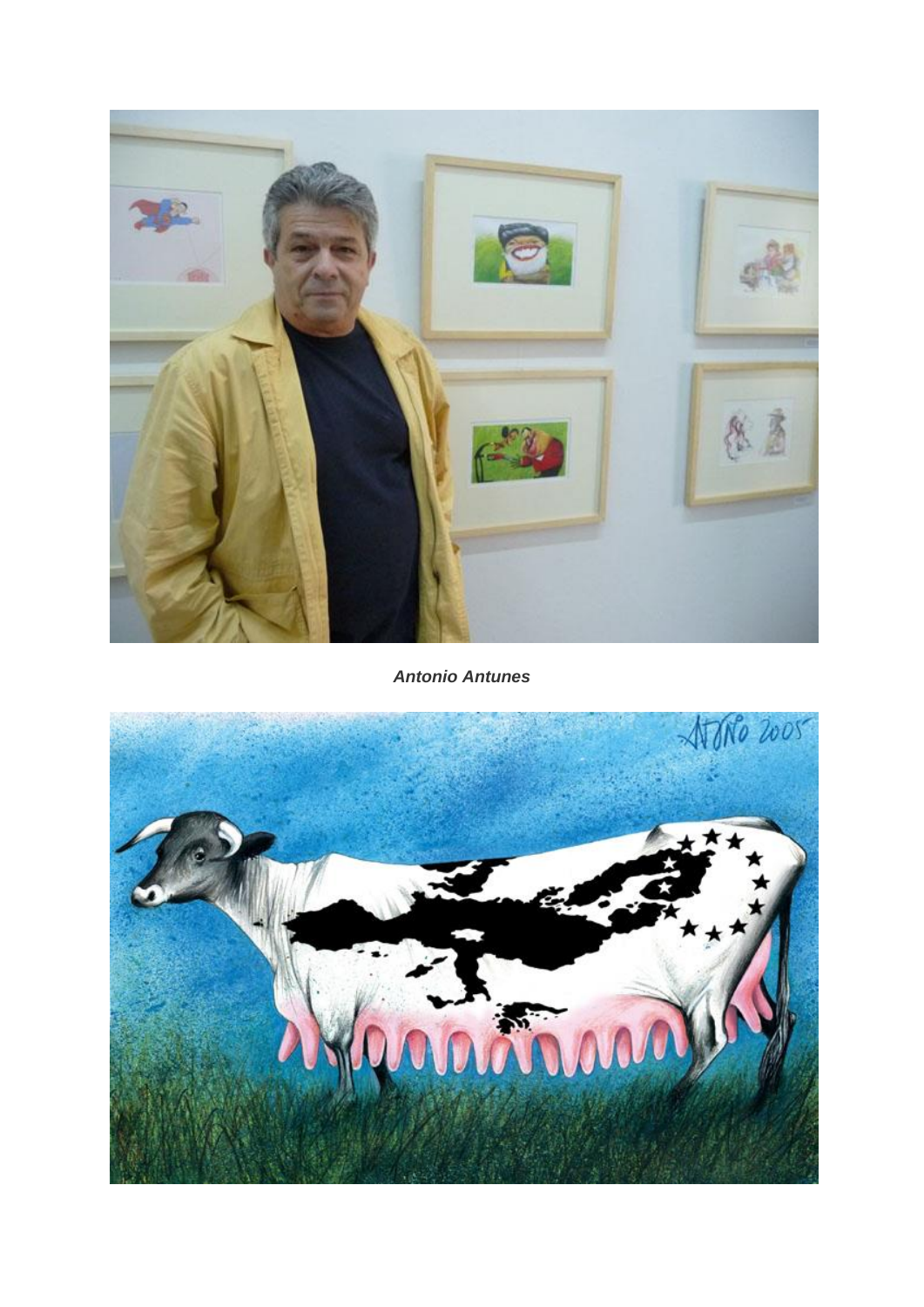

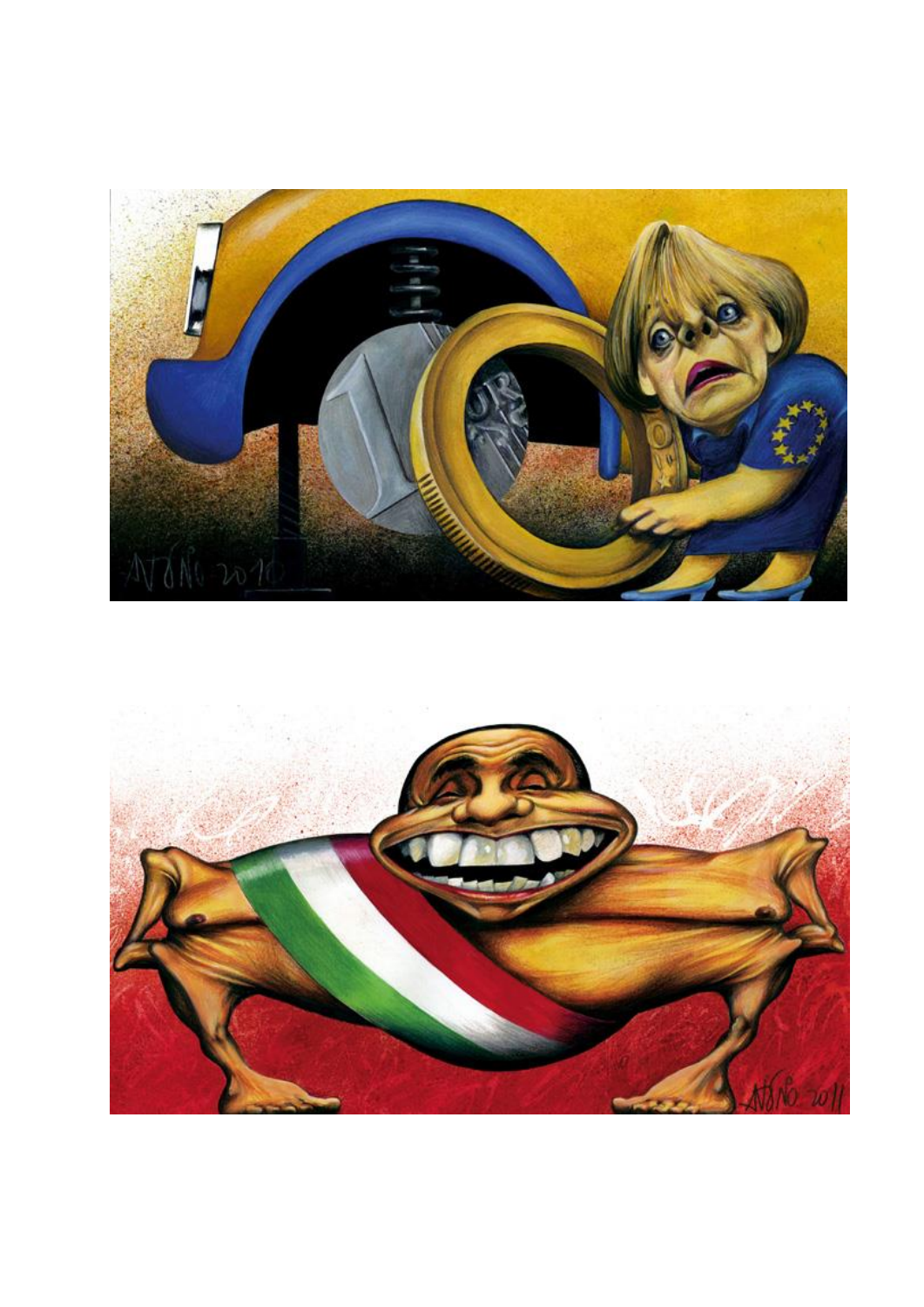

## *Carlos Brito*

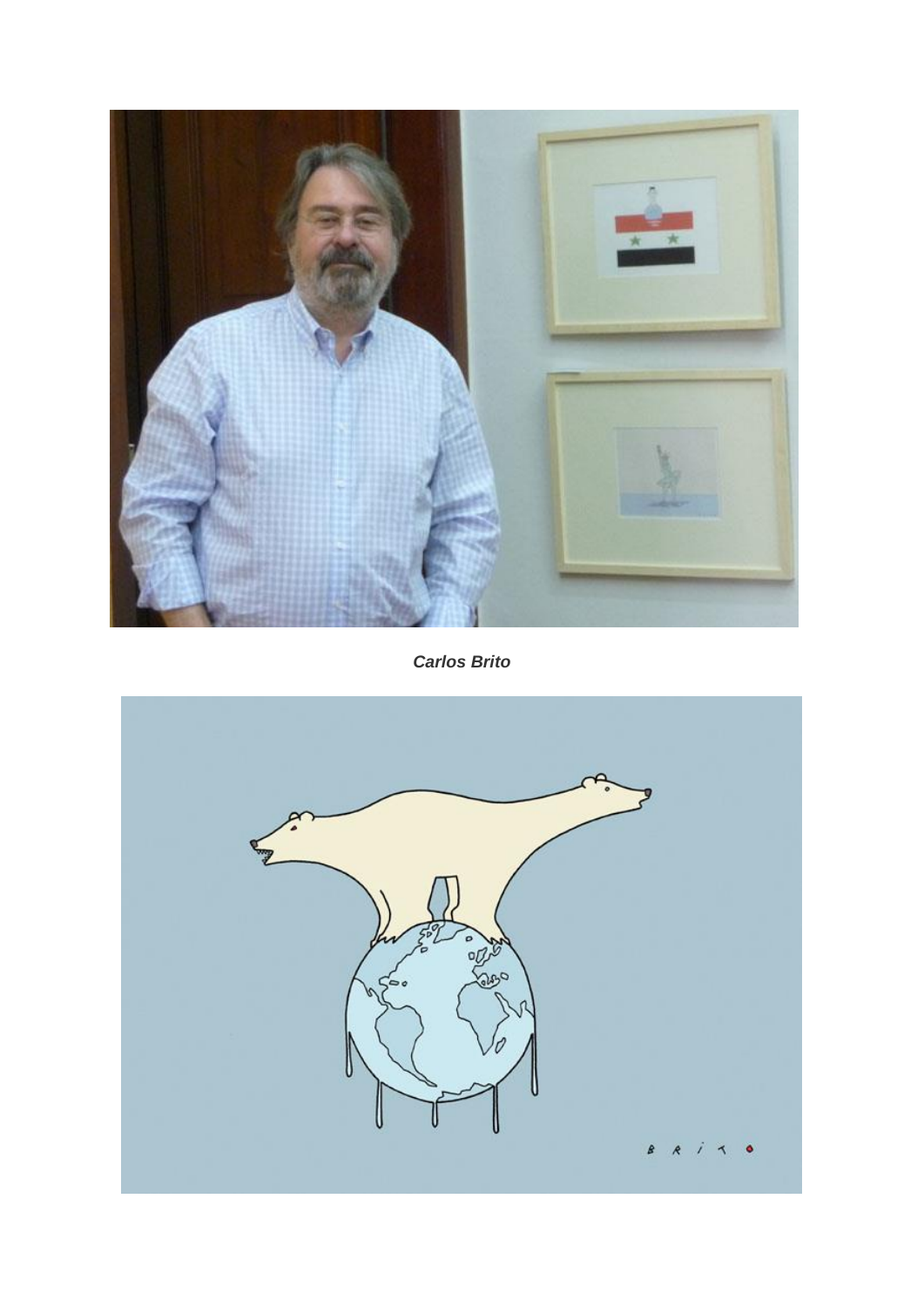